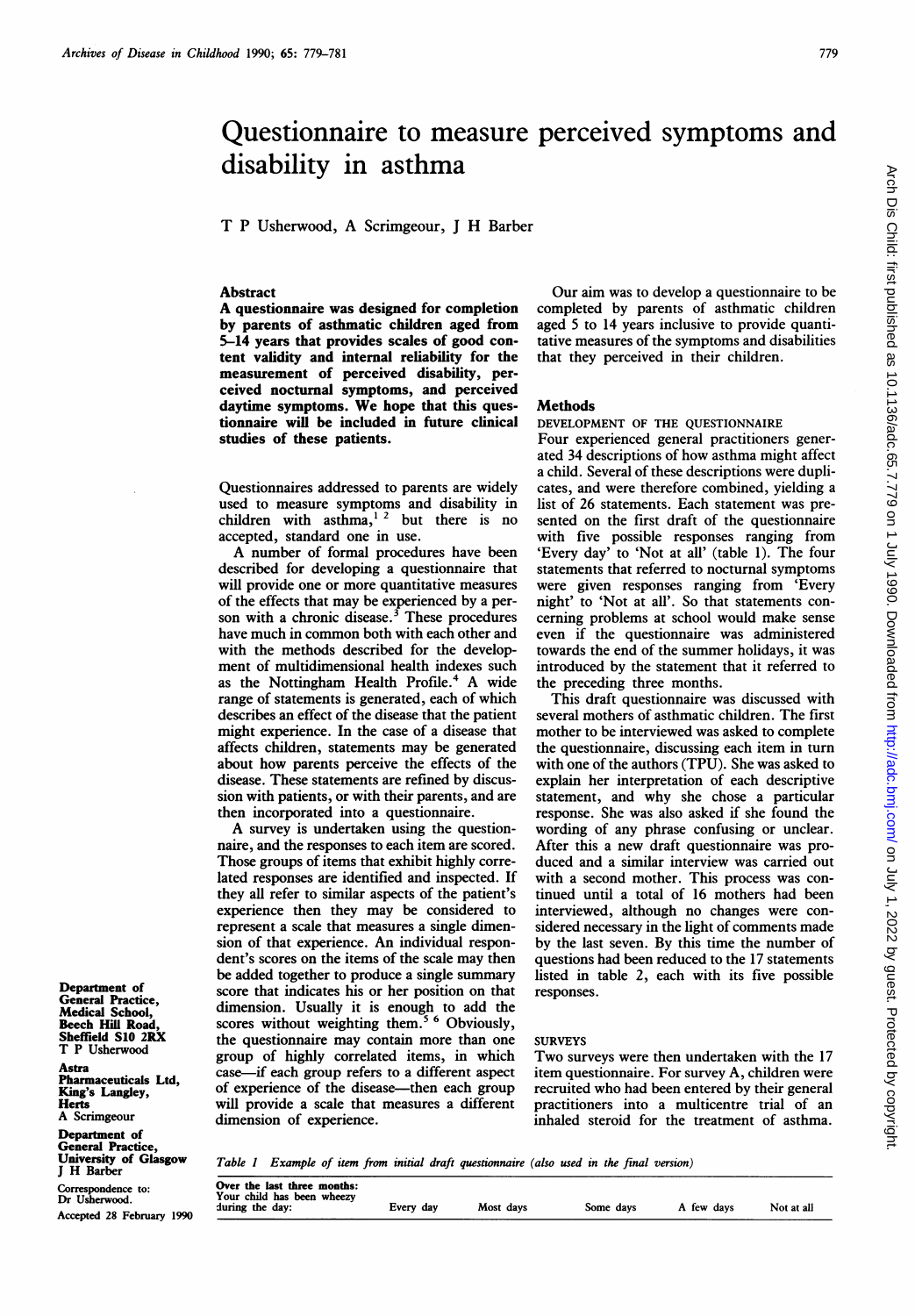Table 2 The 17 descriptive statements from the questionnaire.\* The statements were preceded by the phrase 'Over the past three months':

| Item No | Descriptive statement                                                                               |
|---------|-----------------------------------------------------------------------------------------------------|
|         | Your child has been wheezy during the day                                                           |
|         | Your child has coughed during the day                                                               |
|         | Your child has complained of being short of breath                                                  |
|         | Your child has complained of a pain in the chest                                                    |
|         | Exertion (eg, running) has made your child breathless                                               |
|         | Your child has stayed indoors because of wheezing or coughing                                       |
|         | His/her asthma has stopped your child from playing with his or her friends                          |
|         | During term time, your child's education has suffered due to his or her asthma                      |
|         | Asthma has stopped your child from doing all the things that a boy or girl should at his or her age |
| 10      | Your child's asthma has interfered with his or her life                                             |
| 11      | Asthma has limited your child's activities                                                          |
| 12      | Taking his or her inhaler or other treatment has interrupted your child's life                      |
| 13      | Your child's asthma has limited your activities                                                     |
| 14      | You have had to make adjustments to family life because of your child's asthma                      |
| 15      | Your child has coughed at night                                                                     |
| 16      | Your child's sleep has been disturbed by wheezing or coughing                                       |
| 17      | Your child has been woken up by wheezing or coughing                                                |

\*Copyright T P Usherwood, 1988; see editors' note on p781.

They had all had asthma throughout the year, and either had symptoms despite their current medication, or were using an inhaled bronchodilator at least three times a day. Entry was delayed if the child had an acute respiratory tract infection. Parents completed the questionnaire at the time of their child's entry into the trial.

For survey B, general practitioners in five practices were asked to distribute the questionnaire to the parents of any asthmatic child aged from <sup>5</sup> to <sup>14</sup> years with whom they came into contact over a three week period. The covering letter asked the parents to complete the questionnaire and to return it in an attached selfaddressed envelope. The questionnaires were returned anonymously, and no further details about the child were requested.

### ANALYSIS

The data from survey A were analysed by the method described by McKennell.<sup>6</sup> Before analysis the responses to each item of the questionnaire were coded from zero for 'Not at all' in unit steps up to four for 'Every day' or 'Every night'. Product moment correlation coefficients were then calculated between the responses to each pair of items in the questionnaire. Principal component analysis with varimax rotation was carried out on the correlation matrix to identify a small number of groups of items, each of which seemed to deal with a single aspect of the effects of the disease. The internal reliability of each resulting scale was assessed by calculating coefficient  $\alpha$ , a measure of mean interitem correlation. A value of 0-7 or more was deemed acceptable.7 As a check to ensure that the scales derived from survey A did not have spuriously high mean interitem correlations (perhaps as a result of the recruitment criteria for that survey) coefficient  $\alpha$  was also calculated for each scale from the data from survey B.

#### Results

One hundred and sixty four copies of the 17 item questionnaire were returned by parents of children in survey A. The mean (SD) age of the children was  $9.8(2.7)$  years, and 108 of the children (66%) were boys. Five principal components were extracted in the initial analysis. Inspection of the group of statements that correspond to each component, however, suggested a degree of overlap in the content of the dimensions measured. For example 'Exertion has made your child breathless' was found in one group, but 'Your child has complained of being short of breath' occurred in a different group.

It was noted that statement 12 'taking his or her inhaler or other treatment has interrupted your child's life' was answered 'not at all' by 114 of the respondents (70%). In contrast, fewer than half the respondents gave this response to any other single statement. Because of the apparent insensitivity of item 12, therefore, it was excuded, and principal component analysis repeated. The results of this analysis are shown in table 3, from which it can be seen that four components were extracted. On inspection, the first component seemed to measure disability, the second measured nocturnal symptoms, the third daytime symptoms, and the fourth consisted mainly of a single item enquiring about chest pain. The first three components extracted were considered to identify usable scales of good content validity, which also exhibited acceptable values of coefficient  $\alpha$  (table 4). The fourth identified only one item, so that no scale could be constructed from this.

Table 3 Results of principal component analysis with varimax rotation on the data from survey A, after exclusion of item 12

| Principal<br>component | Main<br>contributing<br>items                          | Variance<br>explained<br>(cumulative %) |
|------------------------|--------------------------------------------------------|-----------------------------------------|
| First                  |                                                        | 38                                      |
| Second                 | 6, 7, 8, 9, 10, 11, 13, 14<br>15, 16, 17<br>1, 2, 3, 5 | 50                                      |
| Third                  |                                                        | 59                                      |
| Fourth                 |                                                        | 66                                      |

Table 4 Values of coefficient a calculated for each scale from surveys A and B

| Scale              | Coefficient a |          |  |
|--------------------|---------------|----------|--|
|                    | Survey A      | Survey B |  |
| <b>Disability</b>  | 0.87          | 0.88     |  |
| Nocturnal symptoms | 0.88          | 0.92     |  |
| Daytime symptoms   | 0.71          | 0.76     |  |